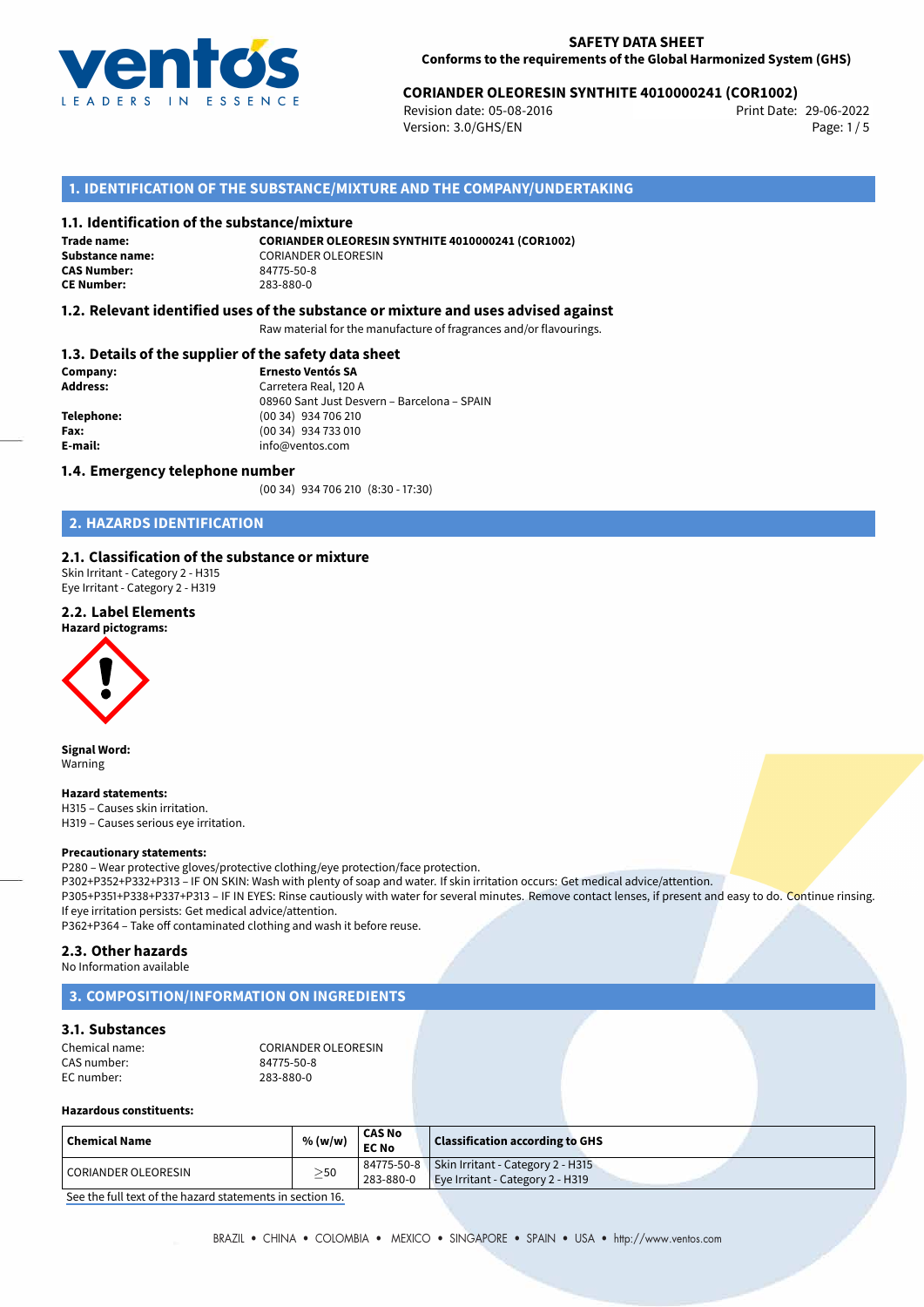

# 29-06-2022 **CORIANDER OLEORESIN SYNTHITE 4010000241 (COR1002)**

Revision date: 05-08-2016 Version: 3.0/GHS/EN Page: 2 / 5

# **3.2. Mixtures**

Not applicable

# **4. FIRST-AID MEASURES**

# **4.1. Description of necessary first aid measures**

| Ingestion:    | Rinse mouth with water.                                                                                               |
|---------------|-----------------------------------------------------------------------------------------------------------------------|
|               | Obtain medical advice.                                                                                                |
|               | Keep at rest. Do not induce vomiting.                                                                                 |
| Eye contact:  | In case of contact with eyes, rinse immediately with plenty of water for at least 15 minutes and seek medical advice. |
| Inhalation:   | Remove person to fresh air and keep at rest.                                                                          |
|               | Seek immediate medical advice.                                                                                        |
| Skin contact: | Take off immediately all contaminated clothing.                                                                       |
|               | Thoroughly wash affected skin with soap and water.                                                                    |
|               | Seek medical attention if symptoms persist.                                                                           |
|               |                                                                                                                       |

# **4.2. Most important symptoms and effects, both acute and delayed**

No information available.

## **4.3. Indication of any immediate medical attention and special treatment needed**

No information available.

# **5. FIRE-FIGHTING MEASURES**

## **5.1. Extinguishing Media**

Water spray, carbon dioxide, dry chemical powder or appropriate foam. For safety reasons do not use full water jet.

## **5.2. Special hazards arising from the substance or mixture**

Known or Anticipated Hazardous Products of Combustion: Emits toxic fumes under fire conditions.

## **5.3. Advice for firefighters**

High temperatures can lead to high pressures inside closed containers. Avoid inhalation of vapors that are created. Use appropriate respiratory protection. Do not allow spillage of fire to be poured into drains or watercourses. Wear self-contained breathing apparatus and protective clothing.

## **6. ACCIDENTAL RELEASE MEASURES**

### **6.1. Personal precautions, protective equipment and emergency procedures**

Evacuate surronding areas. Ensure adequate ventilation. Keep unnecessary and unprotected personnel from entering. Do not breathe vapor/spray. Avoid contact with skin and eyes. Information regarding personal protective measures: see section 8.

#### **6.2. Environmental precautions**

To avoid possible contamination of the environment, do not discharge into any drains, surface waters or groundwaters.

#### **6.3. Methods and materials for containment and cleaning up**

Cover with an inert, inorganic, non-combustible absorbent material (e.g. dry-lime, sand, soda ash). Place in covered containers using non-sparking tools and transport outdoors. Avoid open flames or sources of ignition (e.g. pilot lights on gas hot water heater). Ventilate area and wash spill site after material pickup is complete.

## **6.4. Reference to other sections**

Information regarding exposure controls, personal protection and disposal considerations can be found in sections 8 and 13.

# **7. HANDLING AND STORAGE**

## **7.1. Precautions for safe handling**

Do not store or handle this material near food or drinking water. Do not smoke. Avoid contact with the eyes, skin and clothing. Wear protective clothing and use glasses. Observe the rules of safety and hygiene at work. Keep in the original container or an alternative made from a compatible material.

# **7.2. Conditions for safe storage, including any incompatibilities**

Store in tightly closed and preferably full containers in a cool, dry and ventilated area, protected from light. Keep away from sources of ignition (e.g. hot surfaces, sparks, flame and static discharges). Keep away from incompatible materials (see section 10).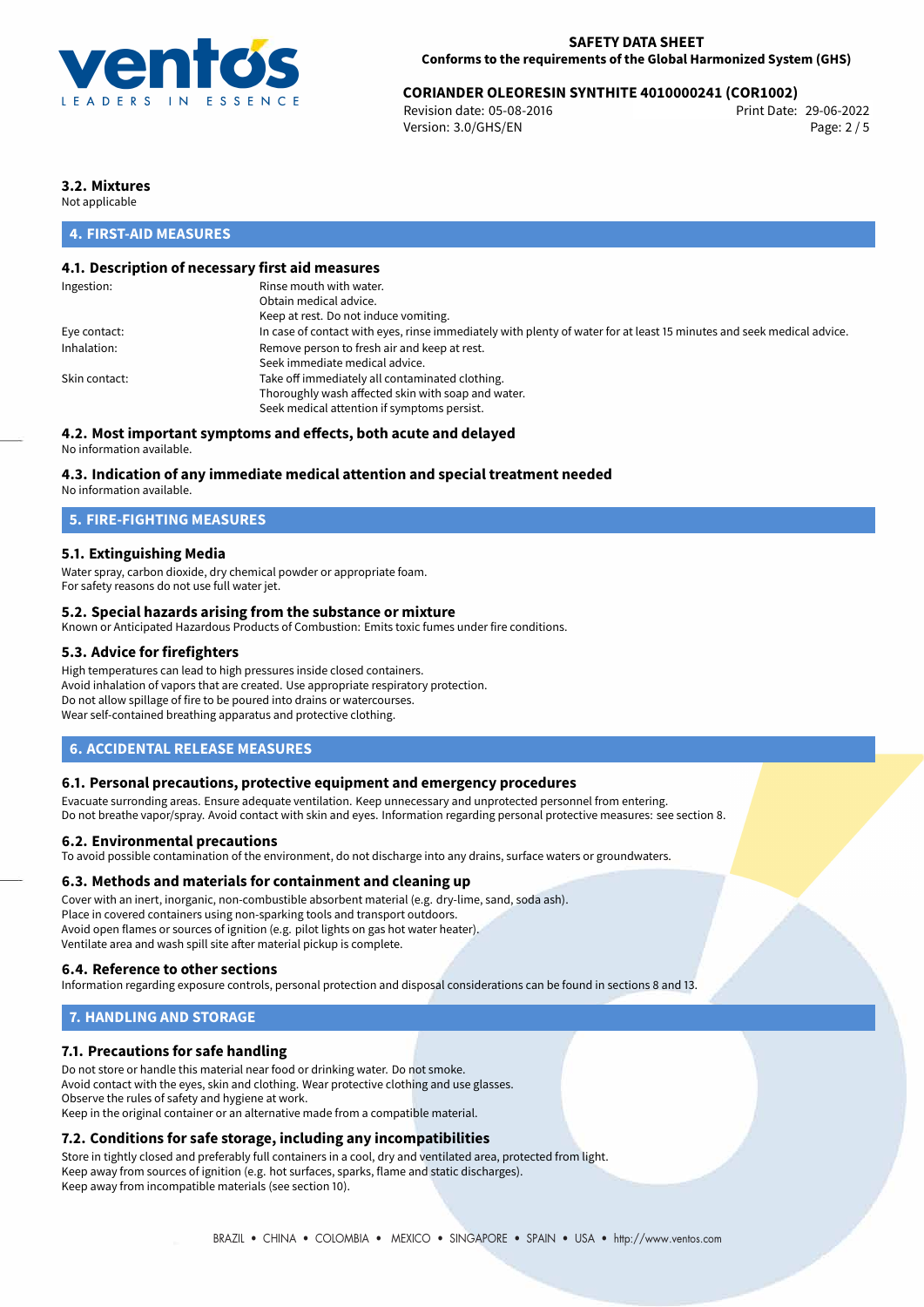

# 29-06-2022 **CORIANDER OLEORESIN SYNTHITE 4010000241 (COR1002)**

Revision date: 05-08-2016 Version: 3.0/GHS/EN Page: 3 / 5

# **7.3. Specific end use(s)**

No information available.

# **8. EXPOSURE CONTROLS AND PERSONAL PROTECTION**

# **8.1. Control parameters**

Components with occupational exposure limits: None known.

## **8.2. Exposure controls**

Measures should be taken to prevent materials from being splashed into the body. Provide adequate ventilation, according to the conditions of use. Use a mechanical exhaust if required.

### **8.3. Individual protection measures, such as personal protective equipment**

| Eye/Face protection:             | Chemical safety goggles are recommended. Wash contaminated goggles before reuse.                                                            |
|----------------------------------|---------------------------------------------------------------------------------------------------------------------------------------------|
| Hand Protection:                 | Chemical-resistant gloves are recommended. Wash contaminated gloves before reuse.                                                           |
| Body protection:                 | Personal protective equipment for the body should be selected based on the task being performed and the risks<br>involved.                  |
| Respiratory Protection:          | In case of insufficient ventilation, use suitable respiratory equipment.                                                                    |
| Environmental exposure controls: | Emissions from ventilation or process equipment should be checked to ensure they comply with environmental<br>protection legislation.       |
|                                  | In some cases, filters or engineering modifications to the process equipment will be necessary to reduce emissions to<br>acceptable levels. |

# **9. PHYSICAL AND CHEMICAL PROPERTIES**

## **9.1. Information on basic physical and chemical properties**

| Appearance:                            | Liquid                    |  |  |
|----------------------------------------|---------------------------|--|--|
| Colour:                                | Conforms to standard      |  |  |
| Odour:                                 | Conforms to standard      |  |  |
| Odour theshold:                        | Not determined            |  |  |
| pH:                                    | Not determined            |  |  |
| Melting point/freezing point:          | Not determined            |  |  |
| Boling point/boiling range:            | Not determined            |  |  |
| Flash point:                           | $210^{\circ}$ C           |  |  |
| Evaporation rate:                      | Not determined            |  |  |
| Flammability:                          | Not determined            |  |  |
| Lower flammability/Explosive limit:    | Not determined            |  |  |
| Upper flammability/Explosive limit:    | Not determined            |  |  |
| Vapour pressure:                       | Not determined            |  |  |
| Vapour Density:                        | Not determined            |  |  |
| Density:                               | Not determined            |  |  |
| Relative density:                      | Not determined            |  |  |
| Water solubility:                      | <b>INSOLUBLE IN WATER</b> |  |  |
| Solubility in other solvents:          | Not determined            |  |  |
| Partition coefficient n-octanol/water: | Not determined            |  |  |
| Auto-ignition temperature:             | Not determined            |  |  |
| Decomposition temperature:             | Not determined            |  |  |
| Viscosity, dynamic:                    | Not determined            |  |  |
| Viscosity, kinematic:                  | Not determined            |  |  |
| Explosive properties:                  | Not determined            |  |  |
| Oxidising properties:                  | Not determined            |  |  |
|                                        |                           |  |  |

# **10. STABILITY AND REACTIVITY**

### **10.1. Reactivity**

No hazardous reactions if stored and handled as prescribed/indicated.

## **10.2. Chemical stability**

The product is stable if stored and handled as prescribed/indicated.

#### **10.3. Possibility of hazardous reactions**

No hazardous reactions if stored and handled as prescribed/indicated.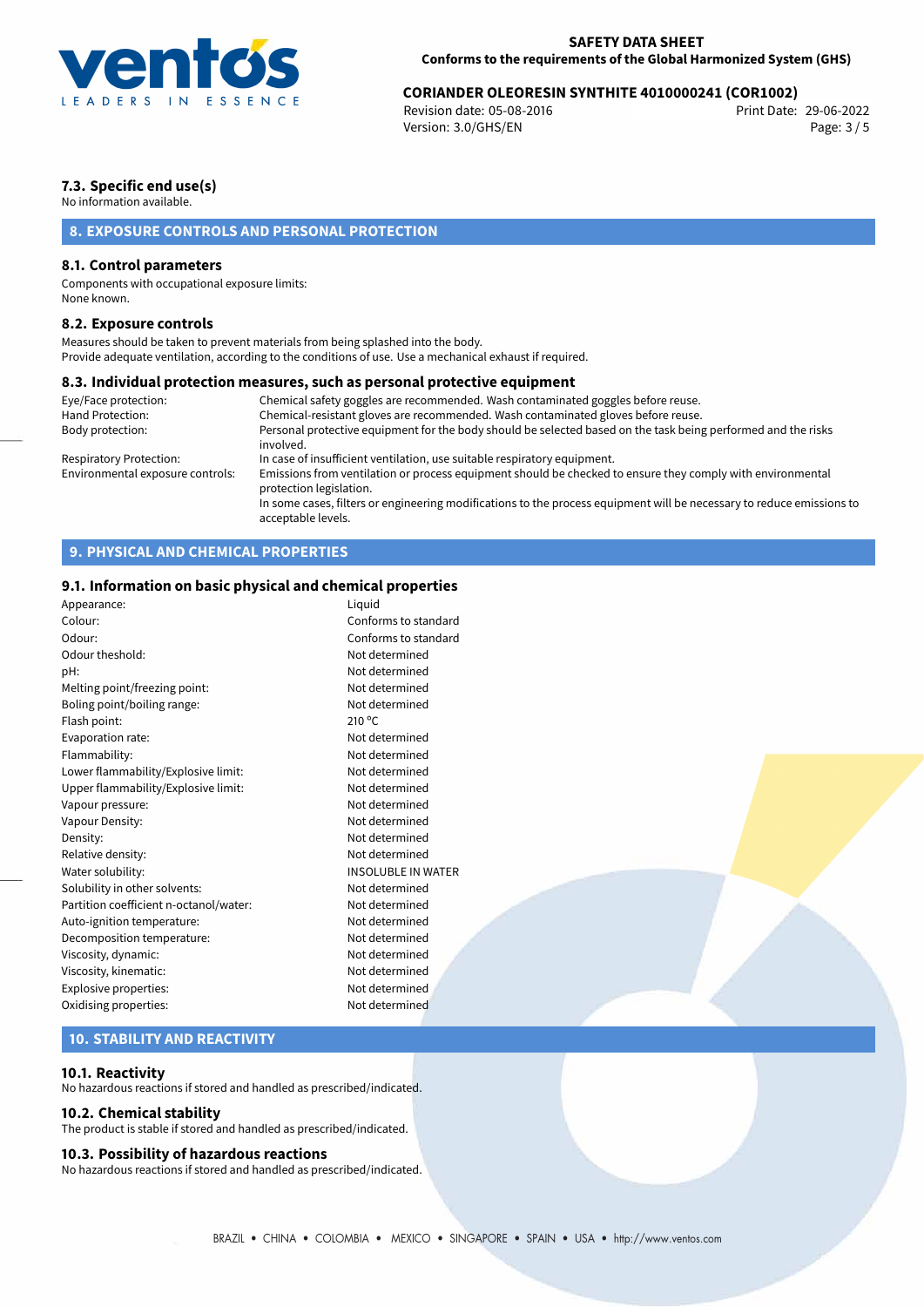

# 29-06-2022 **CORIANDER OLEORESIN SYNTHITE 4010000241 (COR1002)**

Revision date: 05-08-2016 Version: 3.0/GHS/EN Page: 4 / 5

# **10.4. Conditions to Avoid**

Conditions to Avoid: Excessive heat, flame or other ignition sources.

## **10.5. Incompatible materials**

Avoid contact with strong acids and bases and oxidizing agents.

## **10.6. Hazardous decomposition products**

During combustion may form carbon monoxide and unidentified organic compounds.

# **11. TOXICOLOGICAL INFORMATION**

| <b>Acute toxicity</b>             | Based on the data available, the criteria for classification are not met. |
|-----------------------------------|---------------------------------------------------------------------------|
| <b>Skin corrosion/irritation</b>  | Causes skin irritation.                                                   |
| Serious eye damage/irritation     | Causes serious eye irritation.                                            |
| Respiratory or skin sensitisation | Based on the data available, the criteria for classification are not met. |
| <b>Germ cell mutagenicity</b>     | Based on the data available, the criteria for classification are not met. |
| Carcinogenicity                   | Based on the data available, the criteria for classification are not met. |
| <b>Reproductive toxicity</b>      | Based on the data available, the criteria for classification are not met. |
| <b>STOT-single exposure</b>       | Based on the data available, the criteria for classification are not met. |
| <b>STOT-repeated exposure</b>     | Based on the data available, the criteria for classification are not met. |
| <b>Aspiration hazard</b>          | Based on the data available, the criteria for classification are not met. |

# **12. ECOLOGICAL INFORMATION**

## **12.1. Toxicity**

#### **Assessment:**

Based on the data available, the criteria for classification are not met. **Experimental/calculated data:** No information available.

#### **12.2. Degradability**

No information available.

## **12.3. Bioaccumulative potential**

No information available.

# **12.4. Soil mobility**

No information available.

### **12.5. Other adverse effects**

See also sections 6, 7, 13 and 15 Do not allow to get into waste water or waterways.

# **13. DISPOSAL CONSIDERATIONS**

#### **13.1. Waste treatment methods**

Dispose of in accordance with national and local environmental regulations.

# **14. TRANSPORT INFORMATION**

|                                  | <b>ADR/RID/ADN</b>                |  | <b>IMDG</b>                       |  | <b>IATA-ICAO</b>                  |  |
|----------------------------------|-----------------------------------|--|-----------------------------------|--|-----------------------------------|--|
| 14.1. UN Number                  | Not classified as hazardous goods |  | Not classified as hazardous goods |  | Not classified as hazardous goods |  |
| 14.2. UN Proper Shipping Name    | Not applicable                    |  | Not applicable                    |  | Not applicable                    |  |
| 14.3. Transport Hazard Class(es) | Not applicable                    |  | Not applicable                    |  | Not applicable                    |  |
| 14.4. Packing Group              | Not applicable                    |  | Not applicable                    |  | Not applicable                    |  |
| 14.5. Environmental hazards      | No                                |  | <b>No</b>                         |  | No                                |  |
| Additional information           |                                   |  |                                   |  |                                   |  |

### **14.6 Special precautions for user**

None known

# **14.7. Transport in bulk according to Annex II of MARPOL 73/78 and the IBC Code**

No information available